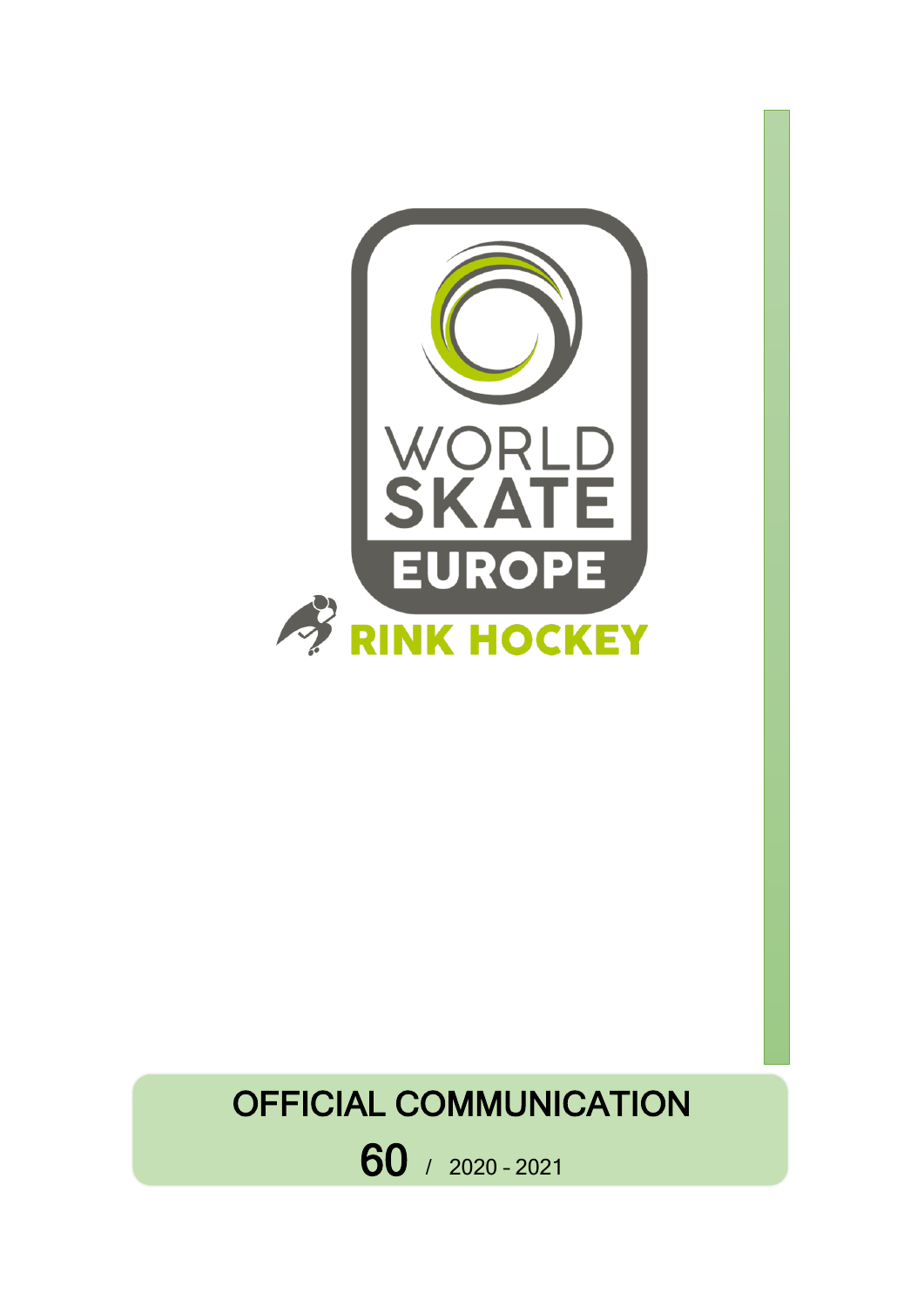

To : European CLUBS European Federations c/c : WS Europe – President – Mr Fernando Claro From : WS Europe Rink-Hockey - Chairman

Object: **WS EUROPE Cup | EUROLEAGUE | CONTINENTAL Cup**

**1** - After 3 (three) days of intense matches between the teams participating in the WS EUROPE Cup, the results are the ones below in the picture.

| <b>WS EUROPE Cup</b> |                              |                       |              |  |  |  |
|----------------------|------------------------------|-----------------------|--------------|--|--|--|
| Nr                   | Final 7   Day 1 - 18/06/2021 |                       |              |  |  |  |
| 20                   | CP CALAFELL TOT L'ANY        | <b>GIRONA CH</b>      |              |  |  |  |
| 21                   | CH CALDES RECAM LASER        | <b>RIBA D'AVE HC</b>  | 1/4 Finals   |  |  |  |
| 22                   | ASD HOCKEY SARZANA           | <b>IGUALADA HC</b>    |              |  |  |  |
| Nr                   | Final 7   Day 2 - 19/06/2021 |                       | 1/2 Finals   |  |  |  |
| 23                   | CE LLEIDA LLISTA BLAVA       | <b>GIRONA CH</b>      |              |  |  |  |
| 24                   | ASD HOCKEY SARZANA           | CH CALDES RECAM LASER |              |  |  |  |
| <b>Nr</b>            | Final 7   Day 3 - 20/06/2021 |                       | <b>FINAL</b> |  |  |  |
| 25                   | CE LLEIDA LLISTA BLAVA       | ASD HOCKEY SARZANA    |              |  |  |  |

| Final 7   Day 1 - 18/06/2021  |   |                |                       |  |
|-------------------------------|---|----------------|-----------------------|--|
| CP CALAFELL TOT L'ANY 2       |   | 4              | <b>GIRONA CH</b>      |  |
| CH CALDES RECAM LASER         | 6 |                | 2 RIBA D'AVE HC       |  |
| ASD HOCKEY SARZANA 3          |   | $\overline{2}$ | IGUALADA HC           |  |
| Final 7   Day 2 - 19/06/2021  |   |                |                       |  |
| CE LLEIDA LLISTA BLAVA 3      |   |                | <b>GIRONA CH</b>      |  |
| ASD HOCKEY SARZANA 4          |   |                |                       |  |
| Final 7   Day 3 - 20/06/2021  |   |                | CH CALDES RECAM LASER |  |
|                               | 5 | 3              | ASD HOCKEY SARZANA    |  |
| <b>CE LLEIDA LLISTA BLAVA</b> |   |                |                       |  |

## **2 – The CHAMPIONS**

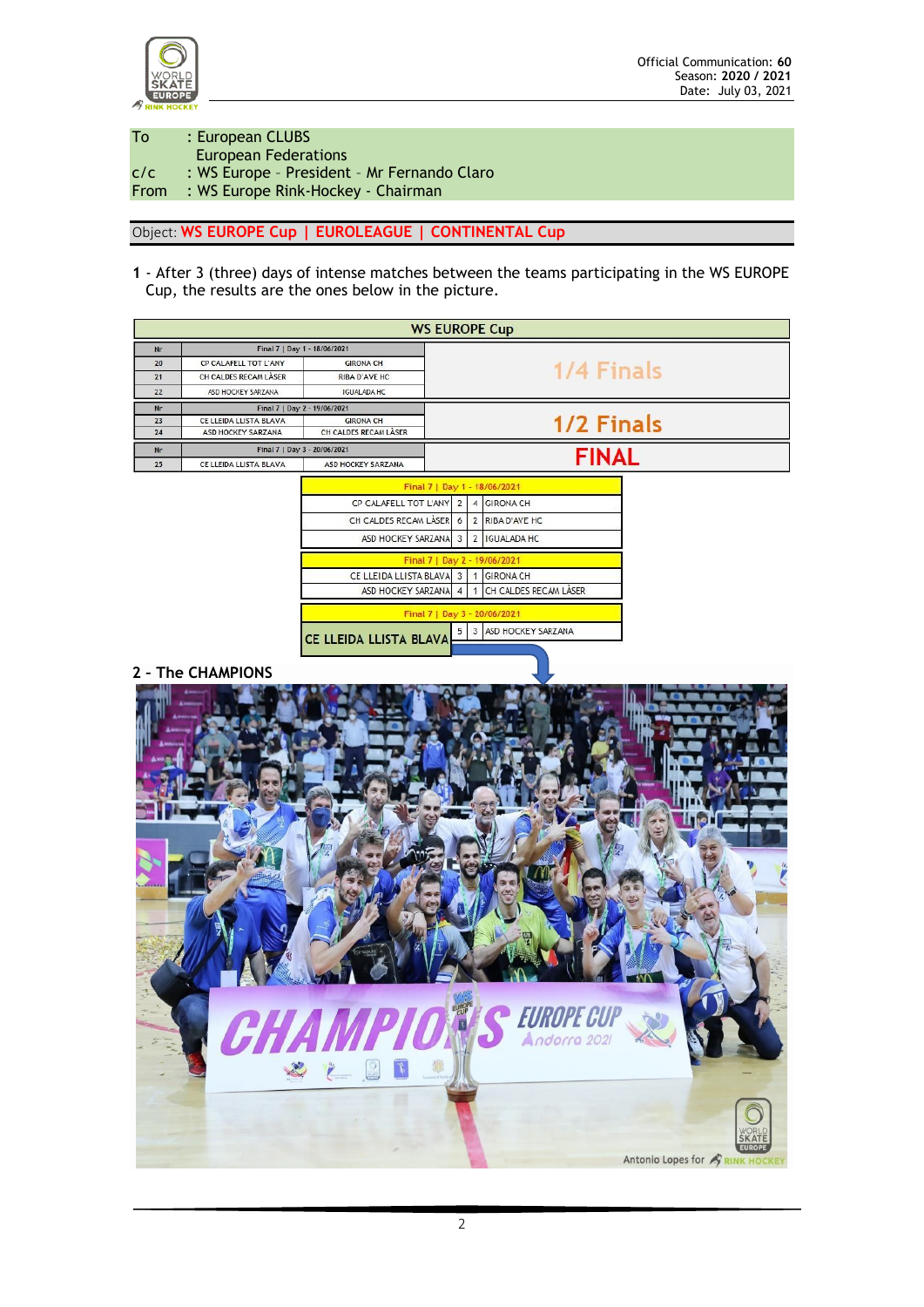

#### **3 – VOTE of THANKS**

This committee hereby thank all the support that has been given for this final competition to seven of WS EUROPE Cup, held in the principality of ANDORRA, with the full collaboration of the **Federació Andorrana de Patinatge**, with the support of the Government of ANDORRA, through its **Ministeri de Cultura I Esports**, so that this event of three days, if could perform at his best.

#### **4 – EUROLEAGUE**

Because the results of the second phase of the EUROLEAGUE held on 15 and 16 May 2021, in the locality of LUSO | Portugal, below are not published: